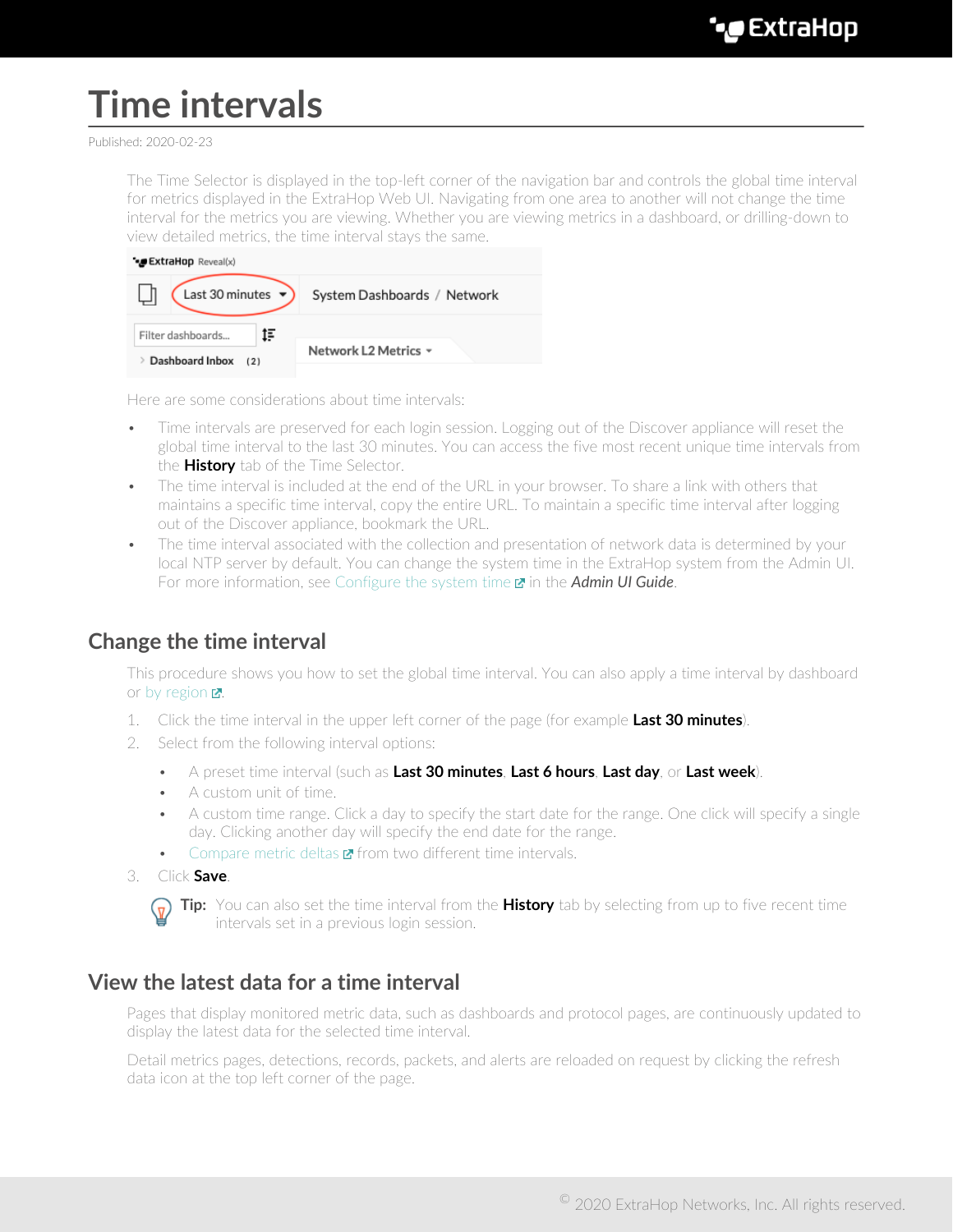

## **Change chart data granularity**

The ExtraHop system stores metrics in 30-second buckets of time. Metric data are then aggregated or rolled up into additional five-minute and one-hour buckets. Aggregating data helps to limit the number of data points rendered on a time-series chart so the granularity of data is easier to interpret. The time interval you select determines the best aggregation, or roll up, of data to display in a chart for the period of time you are viewing.

For example, if you select a large time interval, such as one week, metric data is aggregated into one-hour roll ups. On the x-axis of a line chart, you see a data point for every hour instead of a data point for every 30 seconds. If you want to increase the level of granularity, you can [zoom in on a chart](https://docs.extrahop.com/7.9/zoom-in-on-time-range)  $\mathbf{z}$  or [change the time](#page-0-0) [interval](#page-0-0).

The ExtraHop system includes built-in high-precision metrics with 1-second roll ups, which are the Network Bytes and Network Packets metrics. These metrics are associated with a device or network capture source. For more information on how to view these metrics in a chart, see Display the maximum rate in a chart  $\mathbb{Z}$ .

The ExtraHop system also includes built-in metrics for identifying the single busiest millisecond of traffic within a 1-second roll up. These metrics, which are Maximum Network Bytes per Millisecond and Maximum Packets per Millisecond, are associated with a network capture source and help you detect microbursts. Microbursts are rapid bursts of traffic that occur within milliseconds.

The following table provides information about how data is aggregated based on time interval.

| <b>Time Interval</b>  | <b>Aggregation Roll Up (if available)</b> | <b>Notes</b>                                                                                                                                                                                                                                           |
|-----------------------|-------------------------------------------|--------------------------------------------------------------------------------------------------------------------------------------------------------------------------------------------------------------------------------------------------------|
| Less than six minutes | 1-second                                  | A 1-second roll up is only available<br>for custom metrics and for the<br>following built-in metrics:                                                                                                                                                  |
|                       |                                           | Network source:<br>$\bullet$                                                                                                                                                                                                                           |
|                       |                                           | Network Bytes (total<br>$\bullet$<br>throughput)<br>Network Packets (total<br>$\bullet$<br>packets)<br>Maximum Network Bytes<br>$\bullet$<br>per Millisecond<br>Maximum Network<br>$\bullet$<br>Packets per Millisecond<br>Device source:<br>$\bullet$ |
|                       |                                           | Network Bytes (combined<br>$\bullet$<br>inbound and outbound<br>throughput by device)<br>Network Bytes In<br>$\bullet$<br>(inbound throughput by<br>device)<br>Network Bytes Out<br>$\bullet$<br>(outbound throughput by<br>device)                    |